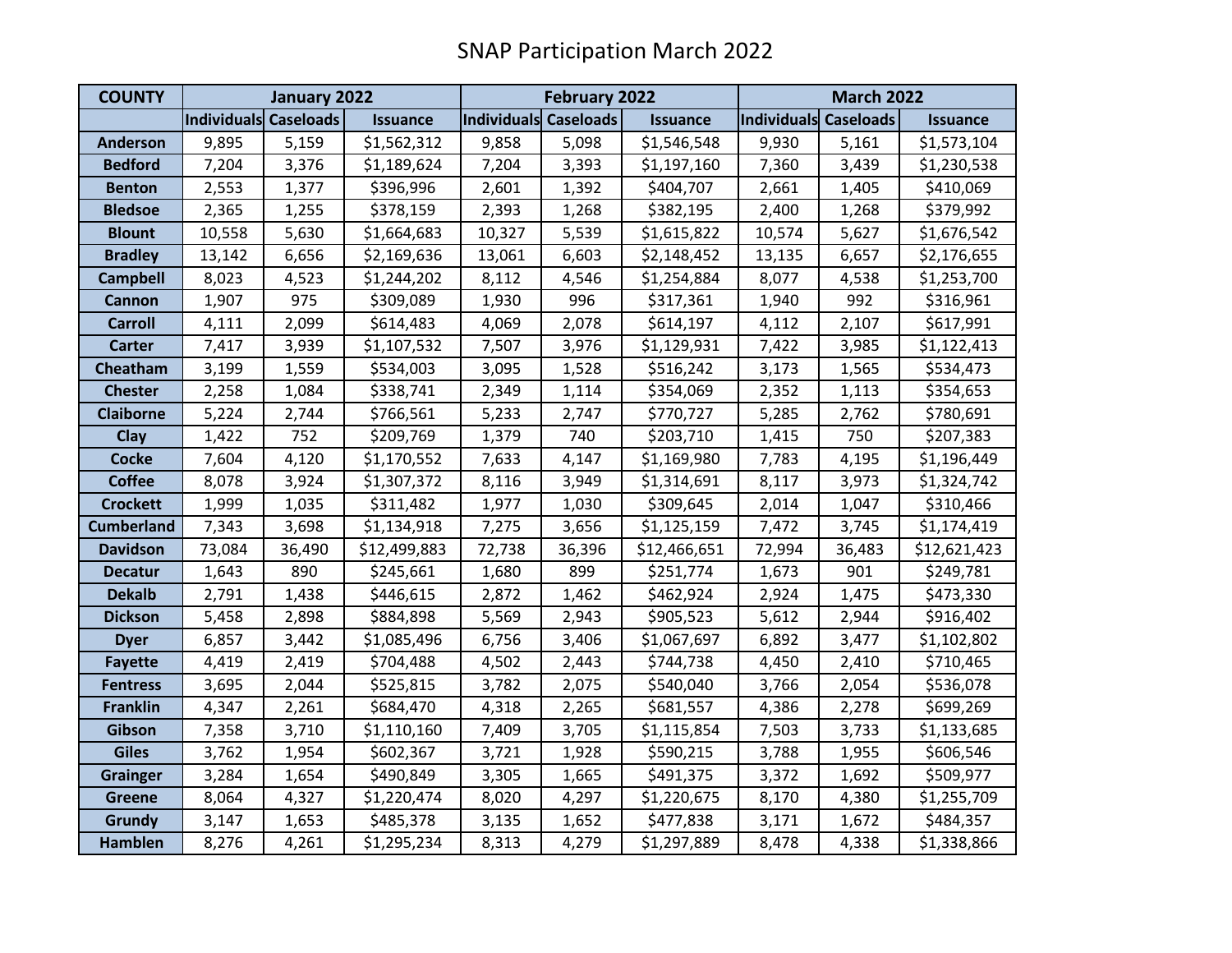|                   | January 2022          |        |                 | February 2022         |        |                 | <b>March 2022</b>     |        |                 |
|-------------------|-----------------------|--------|-----------------|-----------------------|--------|-----------------|-----------------------|--------|-----------------|
| <b>COUNTY</b>     | Individuals Caseloads |        | <b>Issuance</b> | Individuals Caseloads |        | <b>Issuance</b> | Individuals Caseloads |        | <b>Issuance</b> |
| <b>Hamilton</b>   | 41,265                | 21,547 | \$6,978,478     | 41,072                | 21,379 | \$6,922,927     | 41,547                | 21,640 | \$7,058,237     |
| <b>Hancock</b>    | 1,932                 | 1,036  | \$287,379       | 1,943                 | 1,045  | \$291,679       | 1,946                 | 1,042  | \$297,008       |
| <b>Hardeman</b>   | 4,349                 | 2,377  | \$684,734       | 4,332                 | 2,368  | \$682,890       | 4,385                 | 2,397  | \$702,894       |
| <b>Hardin</b>     | 4,479                 | 2,412  | \$673,854       | 4,426                 | 2,377  | \$669,990       | 4,463                 | 2,400  | \$676,901       |
| <b>Hawkins</b>    | 8,467                 | 4,206  | \$1,299,519     | 8,265                 | 4,137  | \$1,254,234     | 8,395                 | 4,188  | \$1,278,016     |
| Haywood           | 3,918                 | 2,118  | \$607,405       | 3,930                 | 2,124  | \$614,197       | 3,961                 | 2,130  | \$619,287       |
| <b>Henderson</b>  | 4,228                 | 2,153  | \$643,431       | 4,178                 | 2,138  | \$629,017       | 4,198                 | 2,162  | \$644,055       |
| <b>Henry</b>      | 5,051                 | 2,580  | \$790,978       | 5,052                 | 2,583  | \$784,968       | 5,058                 | 2,598  | \$798,709       |
| <b>Hickman</b>    | 3,395                 | 1,739  | \$531,128       | 3,458                 | 1,750  | \$546,698       | 3,427                 | 1,750  | \$539,330       |
| <b>Houston</b>    | 1,212                 | 588    | \$182,510       | 1,209                 | 590    | \$185,023       | 1,222                 | 609    | \$190,756       |
| <b>Humphreys</b>  | 2,156                 | 1,088  | \$342,097       | 2,155                 | 1,087  | \$344,625       | 2,148                 | 1,088  | \$343,953       |
| Jackson           | 1,855                 | 1,018  | \$275,077       | 1,846                 | 1,019  | \$278,504       | 1,875                 | 1,027  | \$284,658       |
| <b>Jefferson</b>  | 6,328                 | 3,204  | \$977,489       | 6,247                 | 3,139  | \$961,936       | 6,304                 | 3,179  | \$974,670       |
| Johnson           | 2,871                 | 1,590  | \$414,484       | 2,906                 | 1,587  | \$429,219       | 2,890                 | 1,566  | \$423,317       |
| <b>Knox</b>       | 43,652                | 23,461 | \$7,106,809     | 43,535                | 23,463 | \$7,098,022     | 44,022                | 23,700 | \$7,257,325     |
| Lake              | 1,643                 | 900    | \$259,742       | 1,648                 | 902    | \$261,755       | 1,668                 | 903    | \$266,164       |
| Lauderdale        | 5,194                 | 2,733  | \$820,577       | 5,191                 | 2,692  | \$831,525       | 5,210                 | 2,729  | \$837,764       |
| <b>Lawrence</b>   | 5,598                 | 2,800  | \$852,065       | 5,622                 | 2,832  | \$859,291       | 5,621                 | 2,820  | \$854,851       |
| Lewis             | 1,749                 | 920    | \$258,587       | 1,751                 | 916    | \$259,596       | 1,795                 | 937    | \$270,095       |
| Lincoln           | 4,467                 | 2,125  | \$702,470       | 4,485                 | 2,129  | \$710,617       | 4,459                 | 2,113  | \$710,755       |
| Loudon            | 4,043                 | 2,045  | \$619,823       | 4,028                 | 2,040  | \$623,456       | 4,106                 | 2,078  | \$641,499       |
| <b>Macon</b>      | 4,388                 | 2,099  | \$698,775       | 4,369                 | 2,098  | \$696,386       | 4,387                 | 2,114  | \$705,756       |
| <b>Madison</b>    | 15,052                | 7,670  | \$2,417,160     | 14,964                | 7,591  | \$2,403,726     | 15,142                | 7,671  | \$2,450,075     |
| <b>Marion</b>     | 4,408                 | 2,264  | \$729,008       | 4,352                 | 2,238  | \$714,282       | 4,333                 | 2,245  | \$714,989       |
| <b>Marshall</b>   | 3,715                 | 1,769  | \$587,637       | 3,652                 | 1,770  | \$577,443       | 3,622                 | 1,762  | \$568,256       |
| <b>Maury</b>      | 9,411                 | 4,683  | \$1,568,402     | 9,257                 | 4,612  | \$1,544,897     | 9,337                 | 4,644  | \$1,565,838     |
| <b>Meigs</b>      | 2,198                 | 1,159  | \$360,086       | 2,178                 | 1,162  | \$355,033       | 2,210                 | 1,174  | \$363,454       |
| <b>Monroe</b>     | 6,419                 | 3,341  | \$1,017,598     | 6,462                 | 3,351  | \$1,029,298     | 6,513                 | 3,345  | \$1,037,744     |
| <b>Montgomery</b> | 22,639                | 10,271 | \$3,792,679     | 22,612                | 10,189 | \$3,771,084     | 22,812                | 10,293 | \$3,851,342     |
| <b>Moore</b>      | 419                   | 213    | \$65,650        | 413                   | 206    | \$62,335        | 446                   | 213    | \$69,509        |
| <b>Morgan</b>     | 3,001                 | 1,560  | \$450,369       | 3,036                 | 1,557  | \$459,644       | 3,011                 | 1,546  | \$449,764       |
| <b>McMinn</b>     | 7,593                 | 3,884  | \$1,221,400     | 7,530                 | 3,836  | \$1,200,902     | 7,603                 | 3,884  | \$1,222,860     |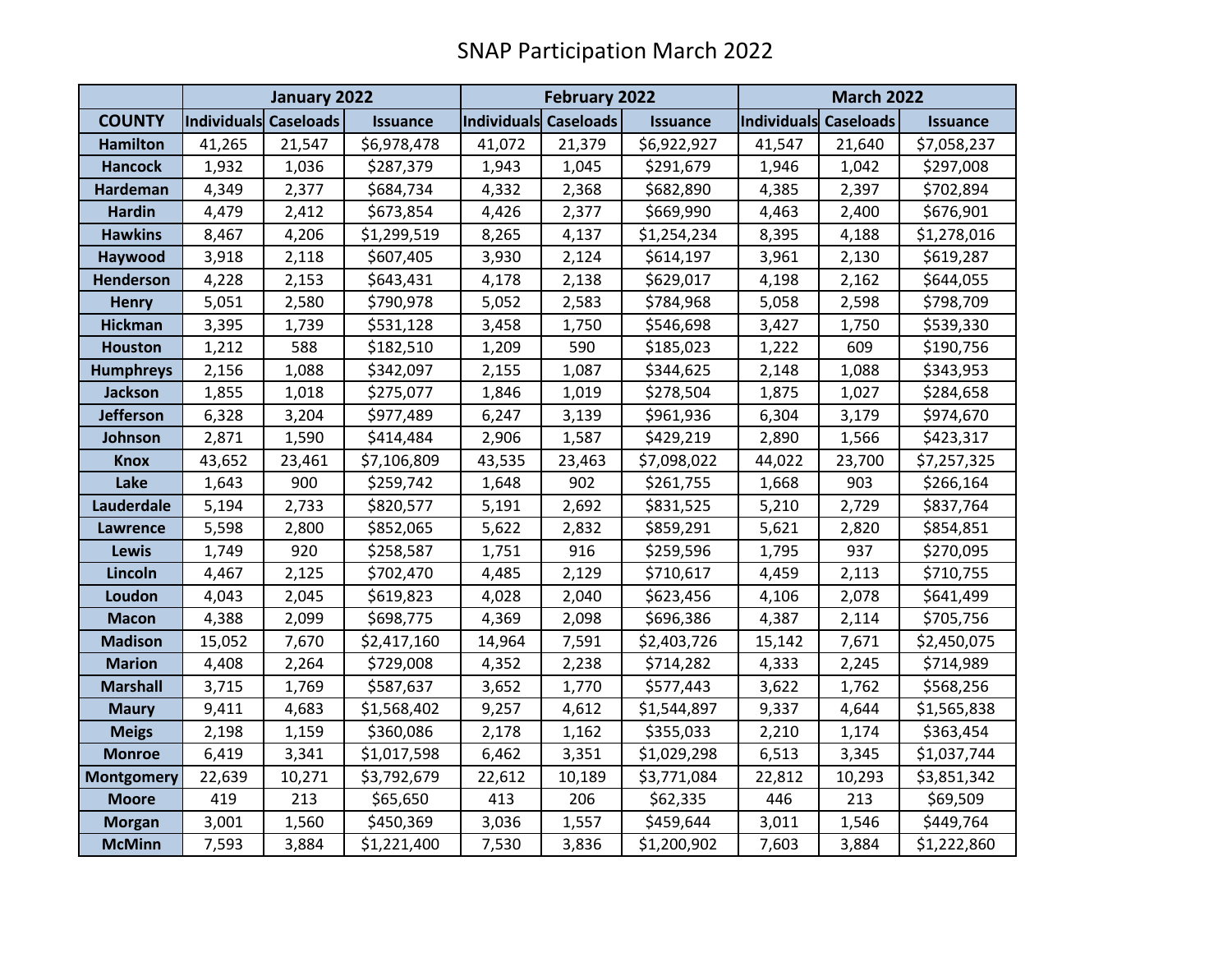| <b>COUNTY</b>     | January 2022          |         |                 |                       | February 2022 |                 |                       | <b>March 2022</b> |                 |  |
|-------------------|-----------------------|---------|-----------------|-----------------------|---------------|-----------------|-----------------------|-------------------|-----------------|--|
|                   | Individuals Caseloads |         | <b>Issuance</b> | Individuals Caseloads |               | <b>Issuance</b> | Individuals Caseloads |                   | <b>Issuance</b> |  |
| <b>McNairy</b>    | 3,847                 | 2,067   | \$572,189       | 3,832                 | 2,058         | \$565,203       | 3,934                 | 2,092             | \$590,690       |  |
| <b>Obion</b>      | 4,725                 | 2,423   | \$744,360       | 4,685                 | 2,403         | \$734,495       | 4,694                 | 2,398             | \$737,972       |  |
| <b>Overton</b>    | 2,802                 | 1,469   | \$409,432       | 2,849                 | 1,499         | \$426,959       | 2,900                 | 1,516             | \$436,432       |  |
| <b>Perry</b>      | 1,286                 | 656     | \$191,650       | 1,271                 | 649           | \$190,015       | 1,293                 | 652               | \$192,063       |  |
| <b>Pickett</b>    | 758                   | 414     | \$103,358       | 781                   | 424           | \$107,761       | 762                   | 417               | \$107,402       |  |
| Polk              | 2,391                 | 1,232   | \$363,298       | 2,384                 | 1,221         | \$364,566       | 2,351                 | 1,216             | \$364,052       |  |
| Putnam            | 9,160                 | 4,764   | \$1,464,417     | 9,026                 | 4,675         | \$1,436,557     | 9,256                 | 4,765             | \$1,488,088     |  |
| Rhea              | 5,423                 | 2,781   | \$875,723       | 5,447                 | 2,803         | \$878,142       | 5,475                 | 2,806             | \$888,376       |  |
| Roane             | 6,615                 | 3,396   | \$1,042,184     | 6,624                 | 3,403         | \$1,044,553     | 6,709                 | 3,448             | \$1,066,162     |  |
| Robertson         | 6,607                 | 3,197   | \$1,103,630     | 6,627                 | 3,209         | \$1,112,909     | 6,714                 | 3,251             | \$1,125,337     |  |
| <b>Rutherford</b> | 24,511                | 11,039  | \$4,131,332     | 24,425                | 10,986        | \$4,123,216     | 24,822                | 11,165            | \$4,231,006     |  |
| <b>Scott</b>      | 5,337                 | 2,760   | \$808,278       | 5,320                 | 2,730         | \$799,863       | 5,369                 | 2,762             | \$821,532       |  |
| Sequatchie        | 2,695                 | 1,380   | \$432,681       | 2,777                 | 1,402         | \$447,675       | 2,784                 | 1,422             | \$448,662       |  |
| <b>Sevier</b>     | 8,536                 | 4,345   | \$1,317,649     | 8,300                 | 4,223         | \$1,273,473     | 8,453                 | 4,287             | \$1,300,462     |  |
| <b>Shelby</b>     | 180,970               | 88,742  | \$31,438,025    | 181,959               | 88,937        | \$35,633,160    | 181,840               | 89,008            | \$31,911,813    |  |
| <b>Smith</b>      | 2,194                 | 1,110   | \$352,223       | 2,139                 | 1,087         | \$347,454       | 2,220                 | 1,110             | \$358,878       |  |
| <b>Stewart</b>    | 1,544                 | 732     | \$238,206       | 1,570                 | 735           | \$243,378       | 1,571                 | 732               | \$246,481       |  |
| <b>Sullivan</b>   | 20,040                | 10,462  | \$3,121,433     | 19,939                | 10,398        | \$3,089,516     | 19,986                | 10,441            | \$3,136,505     |  |
| <b>Sumner</b>     | 13,853                | 6,608   | \$2,300,672     | 13,818                | 6,598         | \$2,310,930     | 13,900                | 6,626             | \$2,331,582     |  |
| <b>Tipton</b>     | 7,757                 | 3,862   | \$1,263,963     | 7,746                 | 3,823         | \$1,261,933     | 7,802                 | 3,853             | \$1,278,799     |  |
| <b>Trousdale</b>  | 1,136                 | 580     | \$187,255       | 1,148                 | 581           | \$190,103       | 1,162                 | 575               | \$195,974       |  |
| <b>Unicoi</b>     | 2,373                 | 1,298   | \$349,743       | 2,304                 | 1,282         | \$341,118       | 2,322                 | 1,293             | \$345,275       |  |
| <b>Union</b>      | 3,275                 | 1,656   | \$487,038       | 3,324                 | 1,673         | \$497,577       | 3,337                 | 1,672             | \$502,946       |  |
| <b>Van Buren</b>  | 837                   | 427     | \$123,170       | 802                   | 416           | \$117,023       | 834                   | 424               | \$121,429       |  |
| <b>Warren</b>     | 6,676                 | 3,384   | \$1,057,160     | 6,657                 | 3,369         | \$1,054,240     | 6,746                 | 3,423             | \$1,079,807     |  |
| <b>Washington</b> | 13,555                | 7,381   | \$2,168,386     | 13,548                | 7,386         | \$2,179,247     | 13,666                | 7,470             | \$2,222,141     |  |
| Wayne             | 2,033                 | 1,088   | \$295,932       | 2,013                 | 1,084         | \$290,034       | 2,023                 | 1,082             | \$293,384       |  |
| <b>Weakley</b>    | 4,192                 | 2,171   | \$635,095       | 4,162                 | 2,142         | \$632,252       | 4,260                 | 2,199             | \$644,579       |  |
| White             | 3,896                 | 2,020   | \$590,034       | 3,904                 | 2,042         | \$591,927       | 4,023                 | 2,111             | \$618,170       |  |
| <b>Williamson</b> | 3,669                 | 1,796   | \$593,339       | 3,656                 | 1,793         | \$599,207       | 3,653                 | 1,818             | \$605,788       |  |
| Wilson            | 8,567                 | 4,288   | \$1,465,232     | 8,547                 | 4,280         | \$1,457,059     | 8,587                 | 4,308             | \$1,468,985     |  |
| <b>Total</b>      | 838,842               | 424,427 | \$137,136,389   | 837,927               | 423,433       | \$141,086,974   | 843,965               | 426,410           | \$139,110,534   |  |